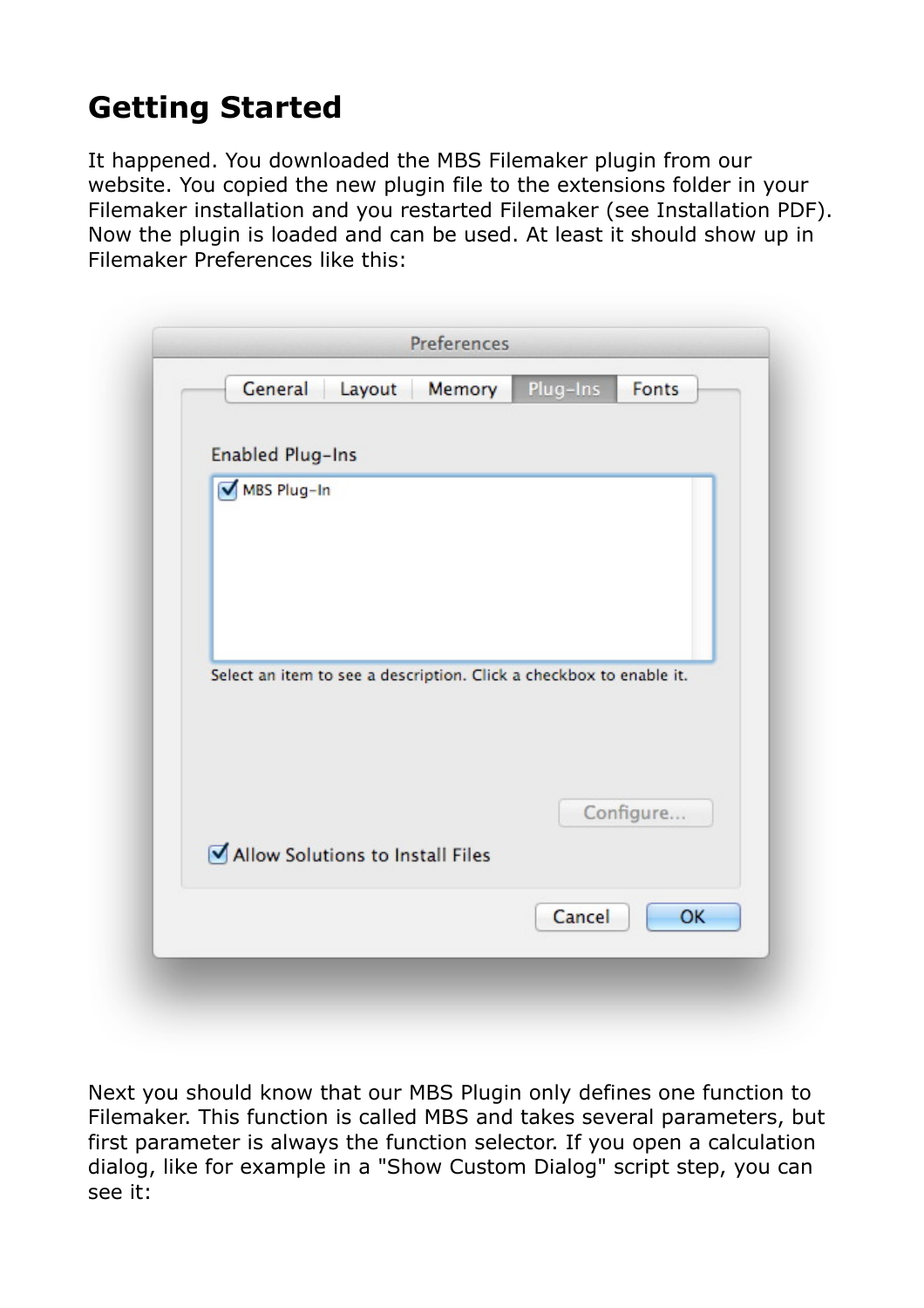| $=$                                                                                      | MBS Plug-In       |            |
|------------------------------------------------------------------------------------------|-------------------|------------|
| &<br>7<br>$\neq$<br>m<br>$\star$<br>×<br>≺<br>-<br>×.<br>Š.<br>$\mathbf{0}$<br>$+$<br>or | MBS(FunctionName) |            |
|                                                                                          |                   |            |
|                                                                                          |                   |            |
|                                                                                          |                   |            |
|                                                                                          | Cancel            | OK         |
|                                                                                          |                   | and<br>xor |

In the calculation field you can enter MBS("Version"). So MBS is the function followed by first parameter "Version". This tells the plugin which of the 1200 functions to call in our plugin. You can imaging that we don't like to overload Filemaker with 1200 entries in the calclation dialog. You can lookup all functions in the reference on [mbsplugins.eu](http://www.mbsplugins.eu/) and there you find in the **[Plugin](http://www.mbsplugins.eu/component_Plugin.shtml)** section the [Version](http://www.mbsplugins.eu/Version.shtml) function.

Now you can play with our 150 example databases and see if something is useful for your projects.

In general you can use our plugin functions in all calculations, in script steps and in scheduled scripts on the server. Some functions require that you pass some reference/ID value. For example you can get a window reference by using [Window.FindByTitle](http://www.mbsplugins.eu/WindowFindByTitle.shtml) and pass that to some function like [Window.SetTitle](http://www.mbsplugins.eu/WindowSetTitle.shtml).

Like this script will look for a Window named "Script Debugger". If this window is found, you get back a window reference value. This is a non zero number. An error message would have the "[MBS]" prefix, so the value would be zero. If there is an error, please handle it, like here. Next